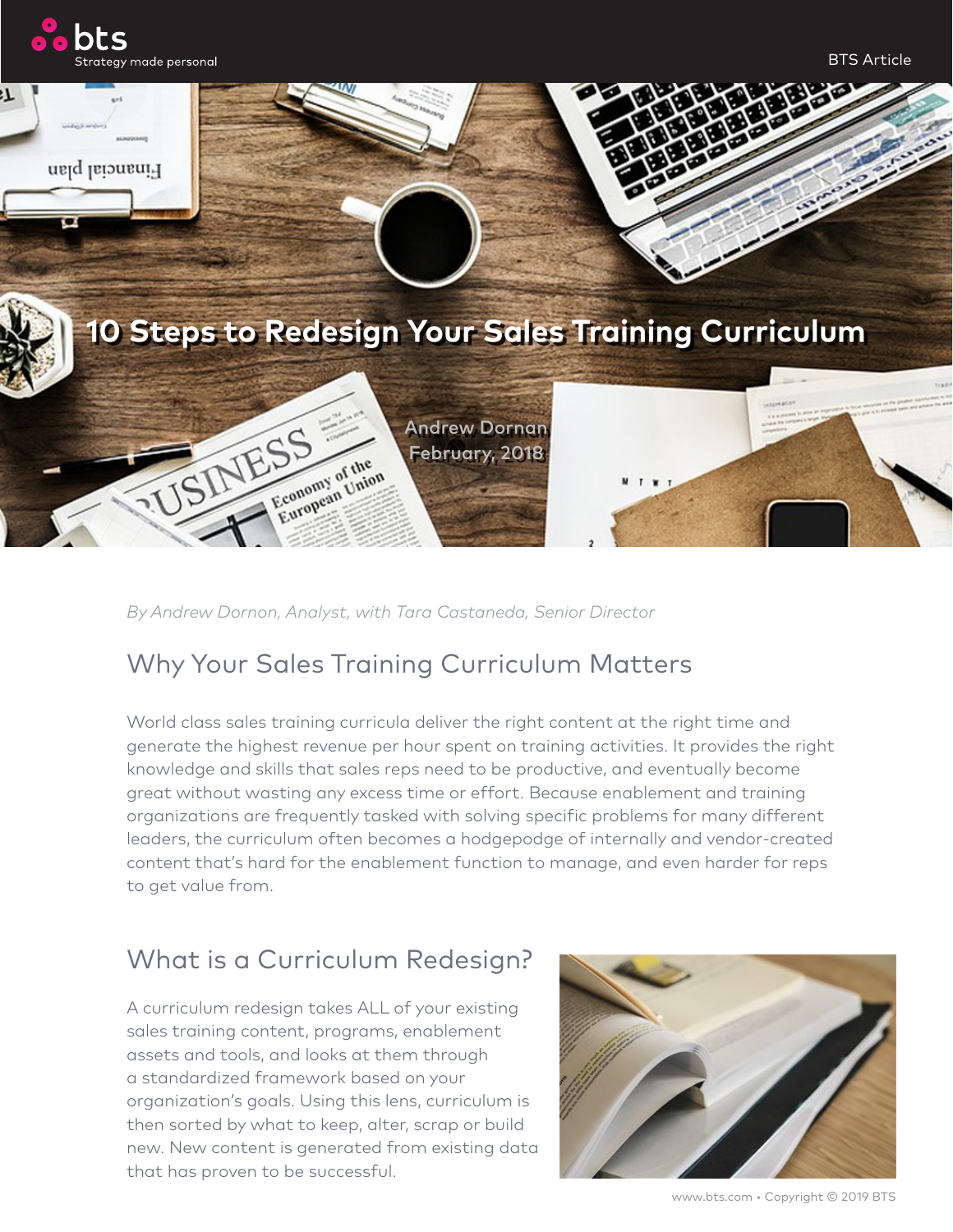## How to Complete a Curriculum Redesign

## **1. Clarify why you're doing the redesign.**

Your larger enterprise goal should already be clear. How is your curriculum failing to support this effort? To define your specific curriculum needs, you'll need to form an executive steering committee, and agree to periodically update them, continually getting feedback on your progress towards the goal. All efforts moving forward should be in service of accomplishing the broader target.

### **2. Know what great selling looks like.**

In service of your enterprise goal, you'll need to define what great looks like at all levels of selling, sales management, and leadership to best serve your customers. Whether you're defining great in moments of the sales cycle, or through competencies, make sure that there are no more than 7 key components. Any more and you'll bring back the complexity of the old world.

## **3. Pick a curriculum model.**

There are two main frameworks for developing curriculum and how you decide which one to use is based on your company culture and the sophistication of your sales people. They are:

- Prescriptive: Give reps what they need when they need it in a linear fashion. Sales 101, then 201, then 301. The faster and more standardized your sales cycles are, the more likely you will choose this one.
- Exploratory: Give salespeople the option of electives. Allow them to access information and let them personalize their development. This is the "choose your own adventure" model. More complex sales cycles involving executive buyers often benefit from this model.

#### **4. Create an outline.**

Regardless of the curriculum model you choose, you'll need to map out all of the content you want to create in the next three years. It's important to make the map now, so that you don't end up falling back into old ways going forward.

#### **5. Know what you have.**

Gather all existing training materials, learning content, enablement assets and tools. You will probably find that you have a lot more material than you thought.

## **6. Sort existing content.**

Align your existing content to the map and to the model of what great looks like that you have developed. You'll quickly notice how much of the old content no longer aligns with your new strategy. It is likely that less than 20% will remain.